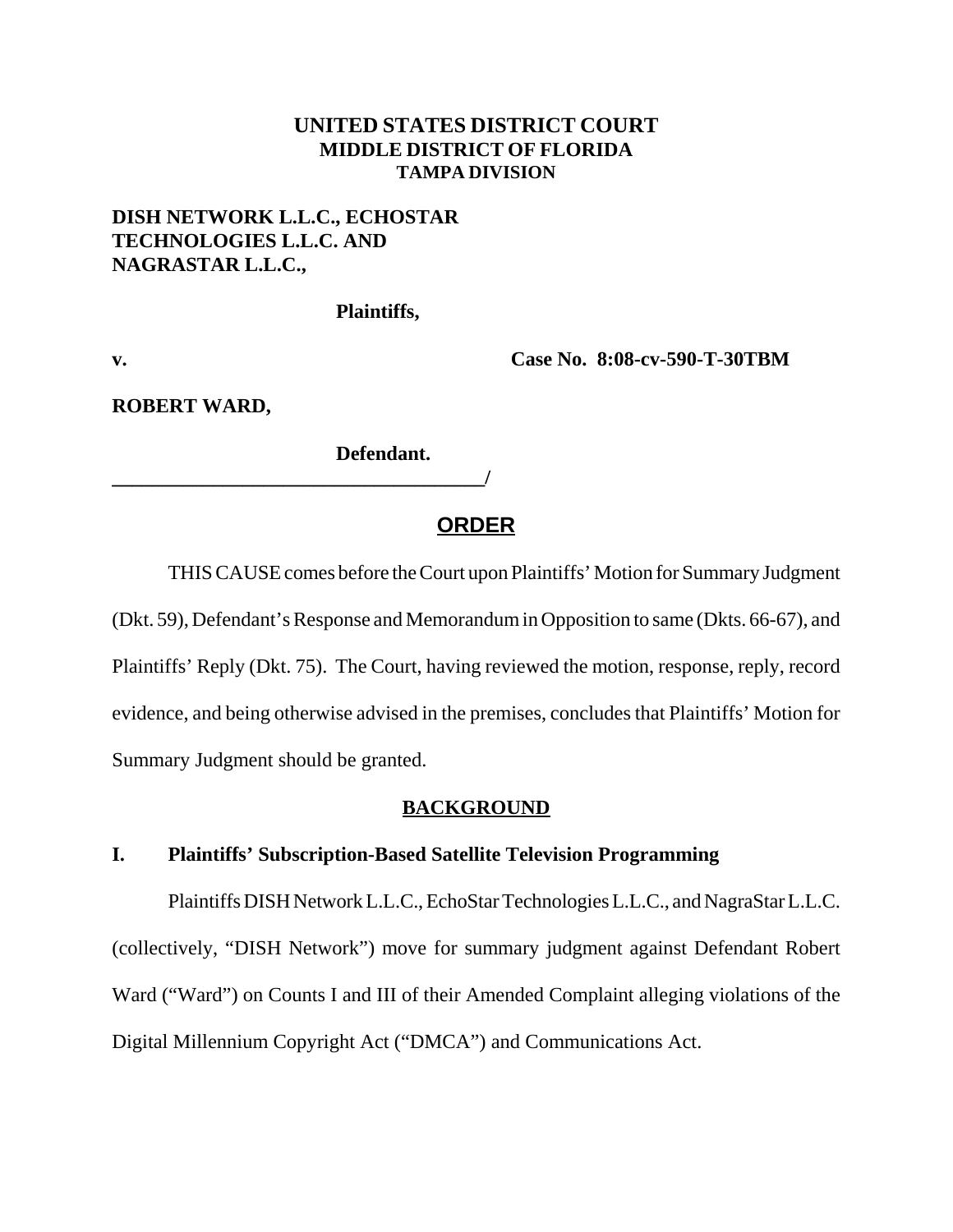DISH Network is a multi-channel video provider that delivers video, audio, and data services via a direct broadcast satellite system to more than 13 million subscribers throughout the United States. DISH Network uses high-powered satellites to broadcast, among other things, movies, sports, and general entertainment services ("DISH Network programming") to consumers who have been authorized to receive such services after payment of a subscription fee, or in the case of a pay-per-view movie or event, the purchase price. DISH Network contracts for and purchases the distribution rights for most of the programming broadcast on the DISH Network platform from providers such as network affiliates, pay and specialty broadcasters, cable networks, motion picture distributors, sports leagues, event promoters, and other holders of programming rights.

DISH Network programming is digitized, compressed, and scrambled prior to being transmitted to multiple satellites. A DISH Network satellite television system consists of a compatible dish antenna, receiver, smart card which in some instances is internalized in the receiver, television, and cabling to connect the components. EchoStar Technologies designs and distributes receivers, dish antenna, and other digital equipment for the DISH Network satellite television system.

NagraStar provides smart cards and other technology to DISH Network that are part of a proprietary conditional access system known as Digital Nagra Advanced Security Process. DISH Network, in turn, provides the smart cards to its authorized subscribers. The NagraStar conditional access security system performs two interrelated functions in the ordinary course of its operation: (1) subscriber rights management, which allows DISH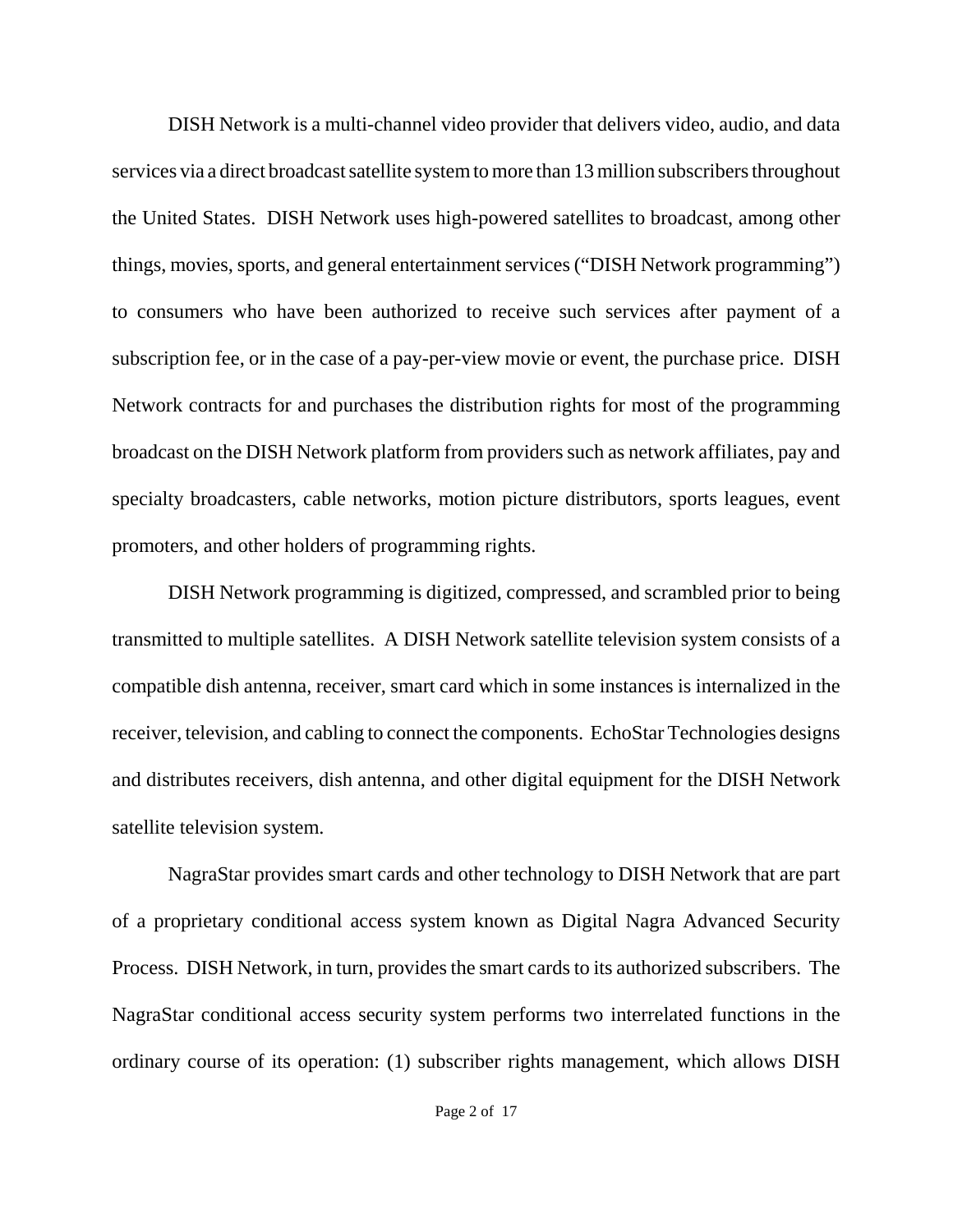Network to "turn on" and "turn off" programming a customer ordered, cancelled, or changed; and (2) protection of the global keys that are meant to descramble the DISH Network satellite signal, which prevents unauthorized reception and viewing of DISH Network programming.

NagraStar's conditional access system includes a smart card containing a secure embedded microprocessor that functions as a security computer. The microprocessor has a ROM segment of memory that provides instructions and commands to the smart card in the everyday operation of the NagraStar security system. The ROM segment reads from data stored in the microprocessor's EEPROM memory segment in order to perform its calculation and operation functions. The EEPROM memory segment also stores a special kind of data, called "decryption keys," which are used to protect global video decryption keys.

After software in the smart card determines that a subscriber is tuned to a channel he is authorized to watch, the smart card transmits the current decryption key to the EchoStar Technoloiges receiver to decrypt the DISH Network signal. The decryption key changes periodically and DISH Network may broadcast messages announcing these changes weekly, daily, or even hourly. The EchoStar Technologies receiver forwards each new decyption key to the smart card, which stores the key in its EEPROM for later use. Together, the receiver and smart card convert DISH Network's scrambled satellite signal broadcasts into viewable programming that can be displayed on the attached television of a DISH Network subscriber.

### **II. Piracy of DISH Network Programming Using Free-To-Air Receivers**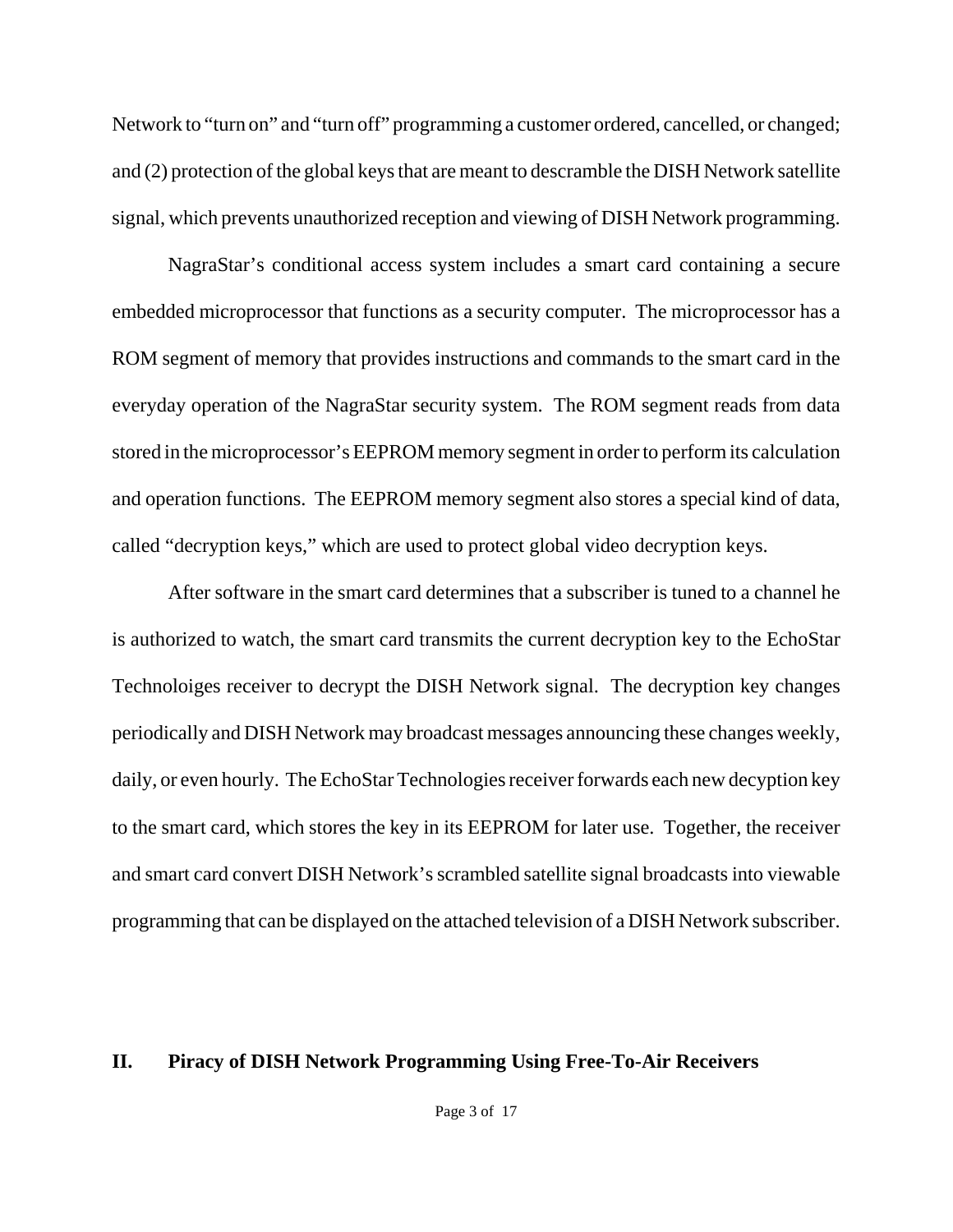Pirates recently developed a means to circumvent the DISH Network security system and intercept DISH Network satellite broadcasts using free-to-air ("FTA") receivers. FTA receivers were originally used in receiving unencrypted, freely available satellite transmissions. FTA broadcasts tend to be limited to ethnic, religious, and advertising content, and do not carry the more sought-after programming channels found in subscription television packages such as DISH Network.

Pirating DISH Network programming with an FTA receiver is accomplished by loading software that contains the proprietary software and keys to DISH Network's security system (hereinafter, "piracy software") onto the circuit chips on the FTA receiver, so as to mimic a DISH Network access card. Piracy software is made freely available on internet websites and, once downloaded, transferred to an FTA receiver through a connection to a home computer or thumb drive. The process of loading piracy software is referred to as "flashing" the FTA receiver and can be completed in minutes.

DISH Network, EchoStar Technologies, and NagraStar suffer harm from FTA receiver piracy, including lost subscription revenues that average about \$70 per month for an authorized customer. Pirates with modified FTA receivers have unlimited access to DISH Network programming, including premium and pay-per-view channels, the value of which exceeds that built into the average subscriber calculation.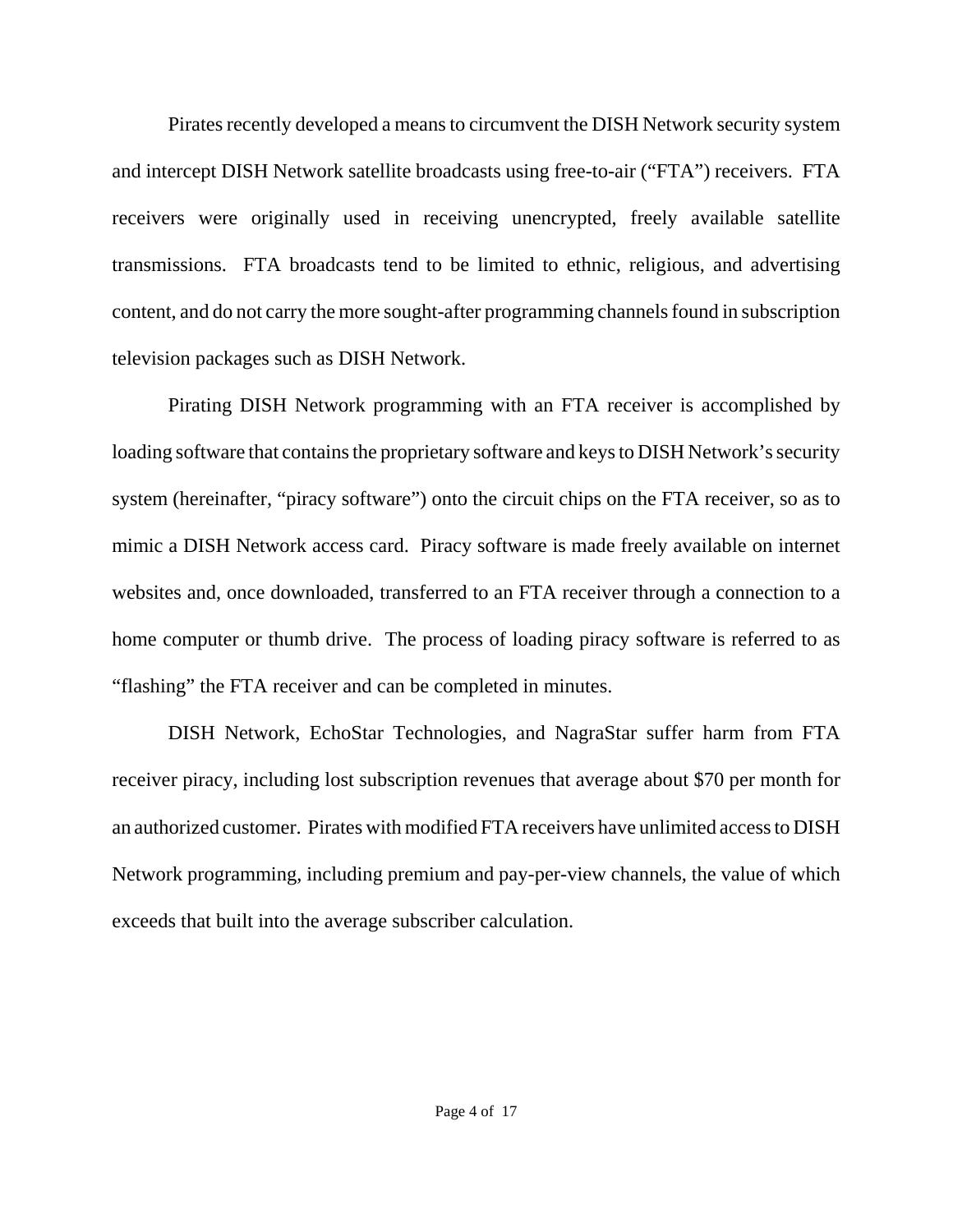# **III. Record Evidence of Ward's Distribution of Piracy Software Using the Monikers "Thedssguy and Veracity"**

The record reflects that Ward, using the monikers "Thedssguy" and "Veracity" posted files that would allow unauthorized receivers to circumvent the DISH Network security system. Specifically, the record reflects evidence that Ward was known as "Thedssguy" and "Veracity" in the free-to-air piracy community and that Thedssguy and Veracity made multiple forum posts that can be traced back to Ward. For example, through these monikers, the record reflects that Ward referred to himself by name, and provided his own date of birth, telephone number, street addresses, and email address. The declarations and attached documents show that there were multiple postings that provided details about this lawsuit, discussed specifics about Ward's criminal record, and revealed facts about Ward's family members and personal acquaintances. Plaintiffs also rely upon declarations and communications seized from computers during piracy raids, to demonstrate that Ward used these monikers.

The record also reflects that the monikers "Thedssguy" and "Veracity" posted approximately 47 software files that allowed a certain brand of FTA receiver to circumvent the DISH Network security system and intercept DISH Network programming, and had no other commercially significant purpose or use. The record shows that these 47 software files were downloaded multiple times.

## **IV. Ward's Pending Criminal Case and Invocation of the Fifth Amendment Privilege against Self-Incrimination**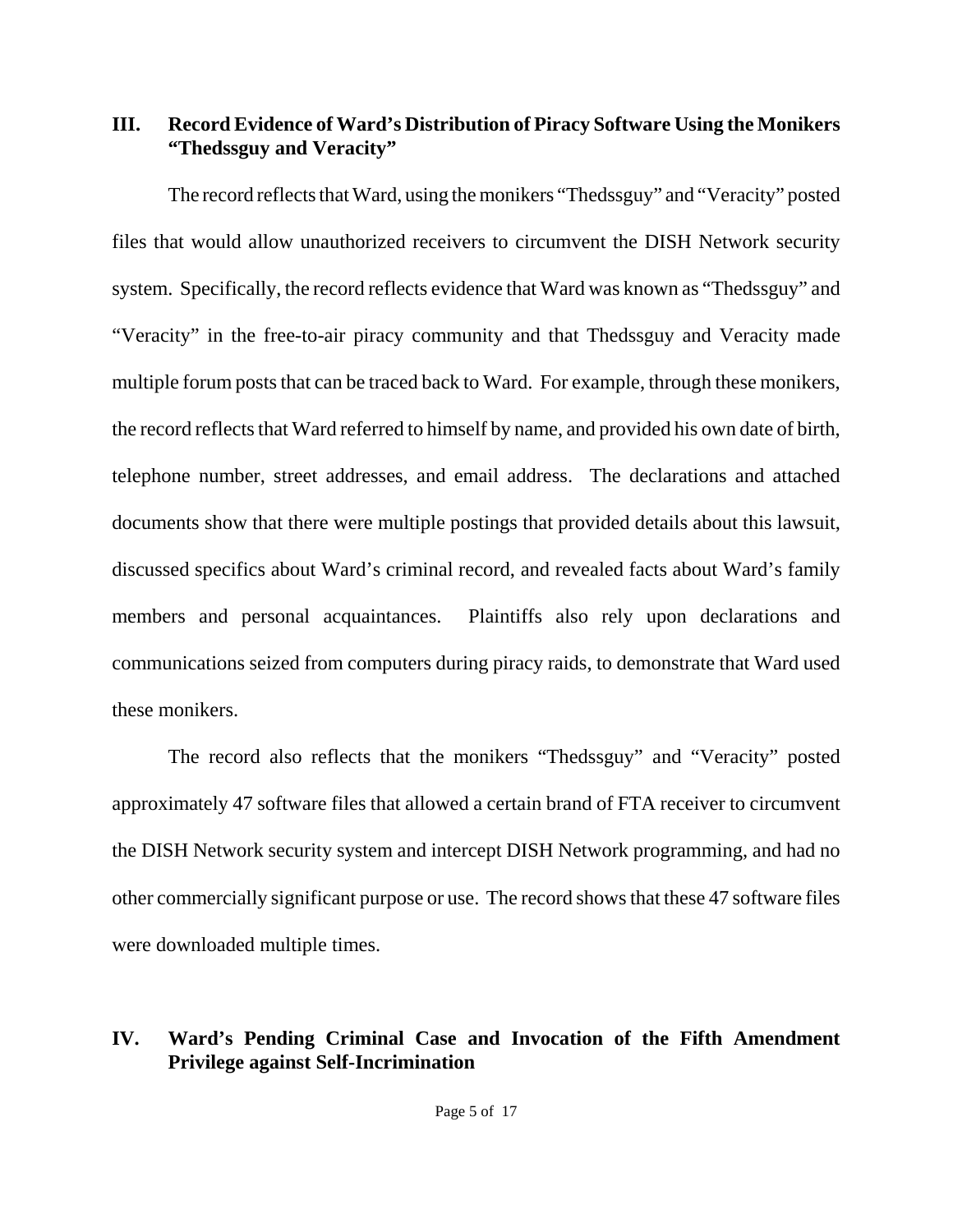Ward was indicted by a California federal grand jury on July 9, 2009, charging him with one count of conspiracy to violate the DMCA. Ward was arrested in Seminole, Florida on July 13, 2009 by the Federal Bureau of Investigation, and later released from custody on \$25,000 bond. Following removal, Ward pled not guilty at an arraignment before the United States District Court for the Southern District of California.

On August 6, 2009, Ward's deposition was taken. During his deposition, Ward refused to answer most of the questions on the basis that doing so would incriminate him. On October 26, 2009, Ward filed a Motion to Stay this case based on the pending criminal case (Dkts. 63-64). On November 9, 2009, Plaintiffs filed a Response in Opposition to Ward's Motion to Stay (Dkt. 70). Prior to the Court's ruling on Ward's Motion to Stay, the parties filed a Joint Motion for Limited Trial Continuance and Request to Moot Defendant's Pending Motion to Stay (Dkt. 71), which this Court subsequently granted (Dkt. 72).

The Joint Motion stated that on October 14, 2009, Ward entered into a plea agreement with the United States Attorneys' Office for the Southern District of California in which he pleaded guilty to conspiracy to hack DISH Network's Nagra3 security technology. The Joint Motion also indicated that Ward's sentencing was scheduled on January 29, 2010, and that the parties requested a stay of the trial in this case until after Ward's sentencing. The stay, however, was not to have any effect on the Court's determination of Plaintiffs' pending Motion for Summary Judgment.

#### **DISCUSSION**

### **I. Summary Judgment Standard**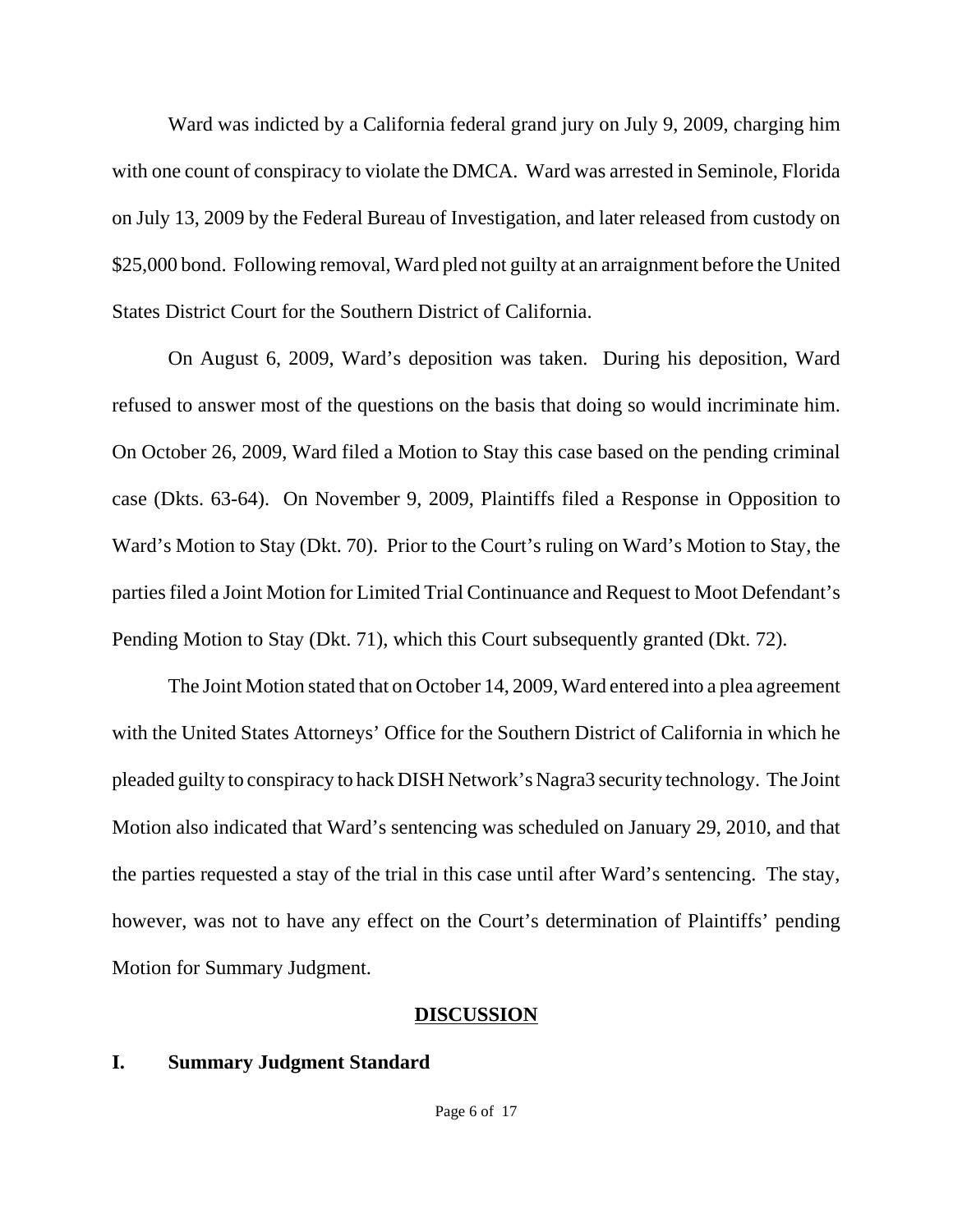Motions for summary judgment should only be granted when the pleadings, depositions, answers to interrogatories, and admissions on file, together with the affidavits, show there is no genuine issue as to any material fact and that the moving party is entitled to judgment as a matter of law. Fed. R. Civ. P. 56(c); Celotex Corp. v. Catrett, 477 U.S. 317, 322 (1986). The existence of some factual disputes between the litigants will not defeat an otherwise properly supported summary judgment motion; "the requirement is that there be no *genuine* issue of *material* fact." Anderson v. Liberty Lobby, Inc., 477 U.S. 242, 248 (1986) (emphasis in original). The substantive law applicable to the claimed causes of action will identify which facts are material. Id. Throughout this analysis, the court must examine the evidence in the light most favorable to the non-movant and draw all justifiable inferences in its favor. Id. at 255.

Once a party properly makes a summary judgment motion by demonstrating the absence of a genuine issue of material fact, whether or not accompanied by affidavits, the nonmoving party must go beyond the pleadings through the use of affidavits, depositions, answers to interrogatories and admissions on file, and designate specific facts showing that there is a genuine issue for trial. Celotex, 477 U.S. at 324. The evidence must be significantly probative to support the claims. Anderson, 477 U.S. at 248-49 (1986).

This Court may not decide a genuine factual dispute at the summary judgment stage. Fernandez v. Bankers Nat'l Life Ins. Co., 906 F.2d 559, 564 (11th Cir. 1990). "[I]f factual issues are present, the Court must deny the motion and proceed to trial." Warrior Tombigbee Transp. Co. v. M/V Nan Fung, 695 F.2d 1294, 1296 (11th Cir. 1983). A dispute about a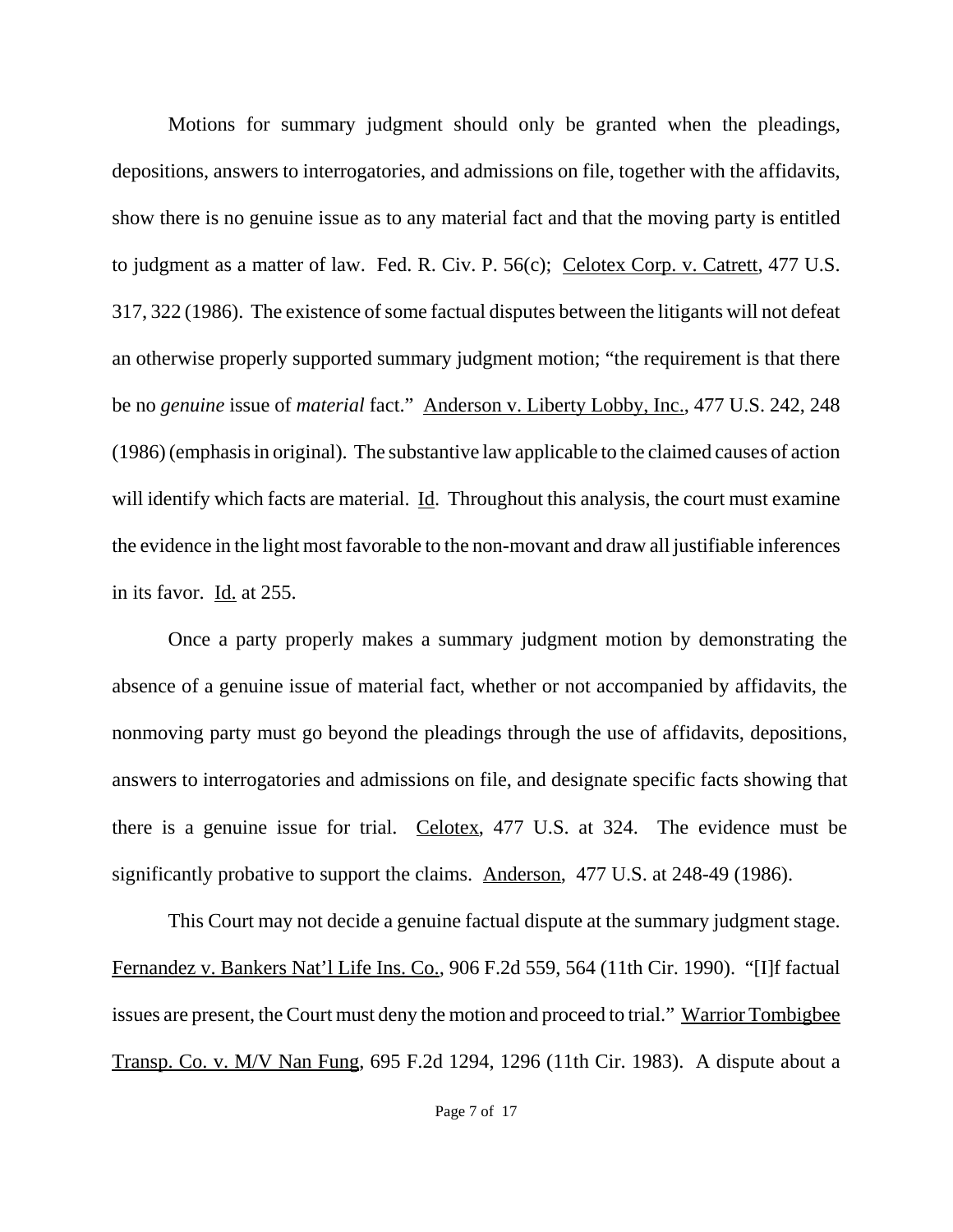material fact is genuine and summary judgment is inappropriate if the evidence is such that a reasonable jury could return a verdict for the nonmoving party. Anderson, 477 U.S. at 248; Hoffman v. Allied Corp., 912 F.2d 1379 (11th Cir. 1990). However, there must exist a conflict in substantial evidence to pose a jury question. Verbraeken v. Westinghouse Elec. Corp., 881 F.2d 1041, 1045 (11th Cir. 1989).

## **II. Ward's Invocation of the Fifth Amendment Privilege**

The Court initially considers the implications of Ward's assertion of Fifth Amendment privileges on the pending summary judgment motion. As set forth herein, Ward repeatedly invoked his Fifth Amendment right not to incriminate himself during his deposition. See U.S. Const. amend V.

It is well-established that litigants in civil cases may decline to testify if their testimony would tend to incriminate them in a criminal proceeding. See Wehling v. Columbia Broadcasting Sys.*,* 608 F.2d 1084, 1086 (5th Cir. 1979), reh'g denied*,* 611 F.2d 1026 (5th Cir. 1980). The Supreme Court has held that a civil litigant who chooses to assert his Fifth Amendment privilege may not suffer "the imposition of any sanction which makes assertion of the Fifth Amendment privilege 'costly.'" Spevack v. Klein*,* 385 U.S. 511, 515 (1967). Courts repeatedly have held, however, that an adverse evidentiary inference may be drawn against a party who refuses to testify, and although that adverse inference alone is not sufficient to warrant summary judgment, summary judgment may be appropriate if supported by independent evidence. Baxter v. Palmigiano*,* 425 U.S. 308, 317-18 (1976); Avirgan v.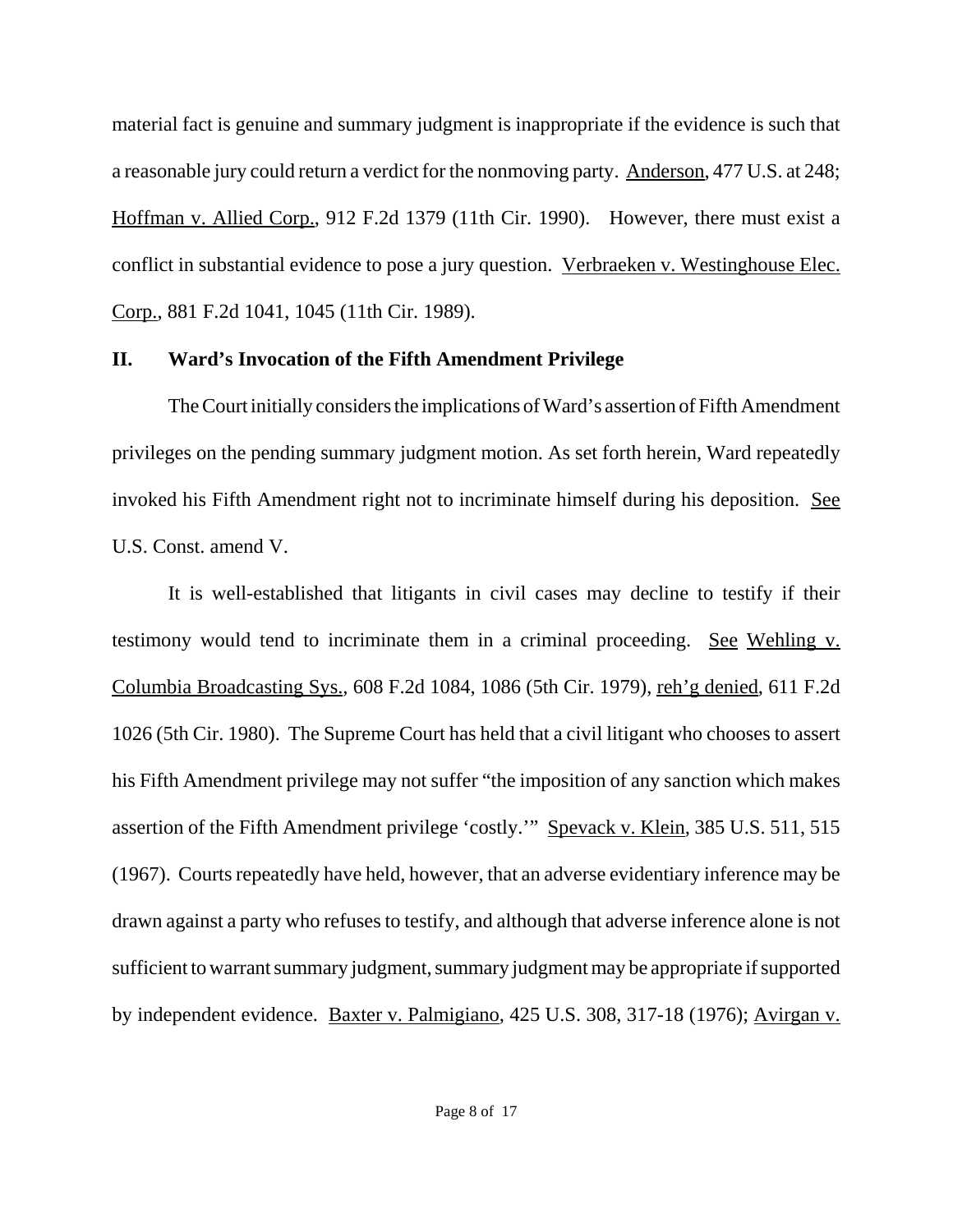Hull*,* 932 F.2d 1572, 1580 (11th Cir. 1991); Fed. Trade Comm'n v. Global Mktg. Group, Inc., 594 F. Supp. 2d 1281, 1288-89 (M.D. Fla. 2008).

The Court is in that precise position here. Plaintiffs have supported their statement of material facts with an extensive factual record, including numerous declarations with attachments, discovery documents, and expert reports to show that Ward used the monikers "Thedssguy" and "Veracity" to post and distribute piracy software and information on the Internet in violation of the DMCA and the Communications Act. Ward has failed to refute any allegations of undisputed fact offered by Plaintiffs except to summarily state that Plaintiffs' evidence shows that there is a genuine issue of fact concerning whether Ward actually sent or posted the piracy software on the Internet and in messages. Specifically, Ward argues that multiple people lived at his address and could have accessed his computer, i.e., his son, with whom he operated a business, could have sent the piracy software, and/or that a computer hacker could have sent the piracy software. Ward's arguments, however, are nothing more than blanket denials, and are unsupported in the record.

Importantly, Rule 56 (e) requires the nonmoving party to proffer evidence to establish that a reasonable jury could rule in his favor: "The movant has the burden of showing that there is no genuine issue of fact, but the [nonmovant] is not thereby relieved of his own burden of producing in turn evidence that would support a jury verdict." Anderson v. Liberty Lobby, Inc.,477 U.S. 242, 255, 106 S.Ct. 2505, 2514, 91 L.Ed.2d 202 (1986). See also*,* Addickes v. S.H. Kress & Co.*,* 398 U.S. 144, 90 S.Ct. 1598, 26 L.Ed.2d 142 (1970); First National Bank of Arizona v. Cities Service Co.*,* 391 U.S. 253, 287, 88 S.Ct. 1575, 1592, 20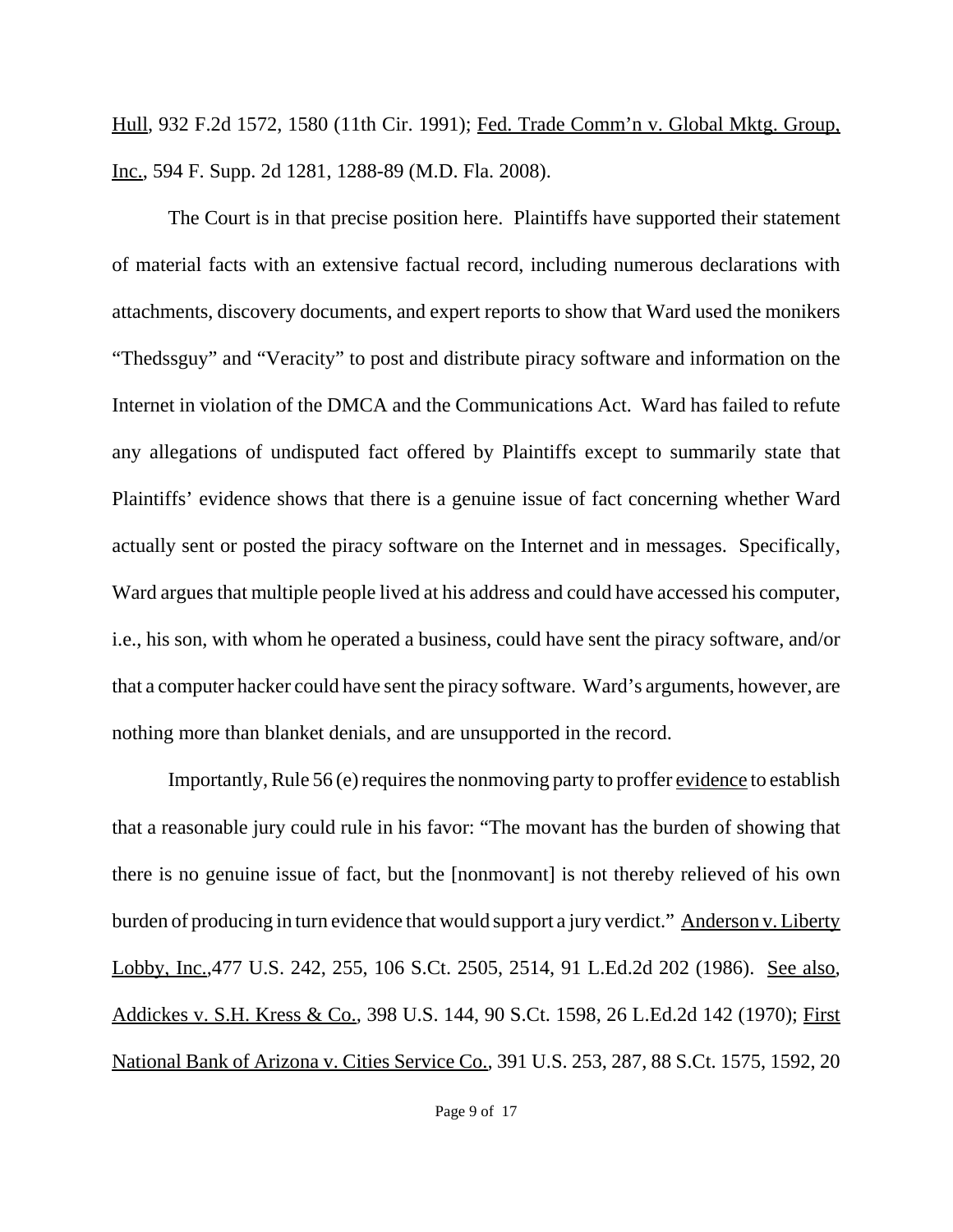L.Ed.2d 569 (1968). The nonmovant may not rest solely on the allegations or denials in his pleading; he must present specific facts showing that there is a genuine issue of material fact for trial. Fed.R.Civ.P. 56(e); Anderson*,* 477 U.S. at 255, 106 S.Ct. at 2514; Young v. City of Palm Bay, 358 F.3d 859, 869 (11th Cir. 2004).

The Court has examined the factual record in detail and finds that Plaintiffs have submitted significant independent admissible evidence of Ward's violations of the DMCA and the Communications Act. The Court relies principally on this independent factual record, rather than on any adverse inference, to establish grounds for this grant of summary judgment. $1$ 

# **III. Legal Analysis**

# **A. Count I - The Digital Millennium Copyright Act**

The DMCA, 17 U.S.C. §1201(a)(2), prohibits persons from providing or offering to the public any technology that satisfies one of three criteria: (1) the technology is designed or produced for circumventing a measure that controls access to a copyrighted work; (2) the

<sup>&</sup>lt;sup>1</sup> Notably, although Ward pleaded guilty to conspiracy to hack DISH Network's Nagra3 security technology in the pending criminal action, the Court does not consider that evidence in granting summary judgment, because, as set forth in Plaintiffs' Opposition to Ward's Motion to Stay (Dkt. 70), the pending criminal action deals with conduct that "largely took place after the filing of this case" and "DISH Network is not asserting claims against Ward [in this case] based on his efforts to crack the new DISH Network smart card."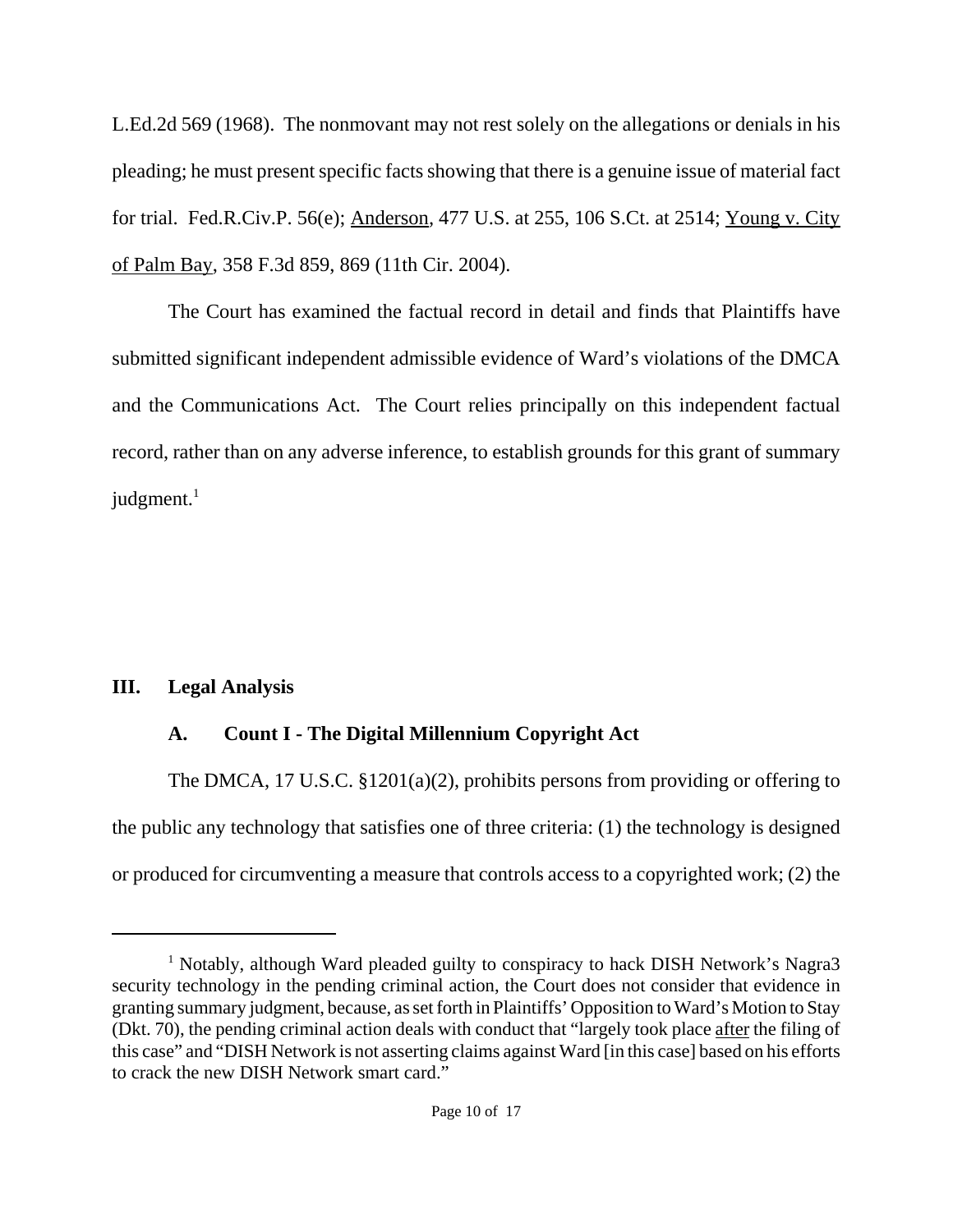technology has only a limited commercial purpose or use other than for circumventing an access control measure; or (3) the technology is marketed for use in circumventing an access control measure. For purposes of the statute, circumventing an access control measure means to "descramble a scrambled work, to decrypt an encrypted work, or to otherwise avoid, bypass, remove, deactivate, or impair a technological measure." 17 U.S.C. §1201(a)(3)(A).

DISH Network moves for summary judgment on Count I of the Amended Complaint alleging violations of the DMCA, arguing that there is irrefutable evidence that Ward, using the monikers "Thedssguy" and "Veracity," engaged in the internet-based distribution of software that enabled FTA receivers to circumvent the DISH Network security system. The Court agrees. As set forth herein, the record reflects that DISH Network security system is an effective technological measure under the DMCA. The record also reflects that Ward used the monikers "Thedssguy" and "Veracity" to offer and provide on the internet a form of circumvention technology that violates the DMCA. Lastly, the record reflects that the software files enabled FTA receivers to circumvent the DISH Network security system, and had no other commercially significant purpose or use.

The Court also concludes, as set forth herein, that Ward has not rebutted Plaintiffs' evidence and that Ward's denials and suppositions regarding other people who could have posted the offending files, insufficient to create a genuine issue of material fact for trial. Accordingly, Plaintiffs' Motion for Summary Judgment as to Count I of the Amended Complaint is granted.

## **B. Count III - The Communications Act**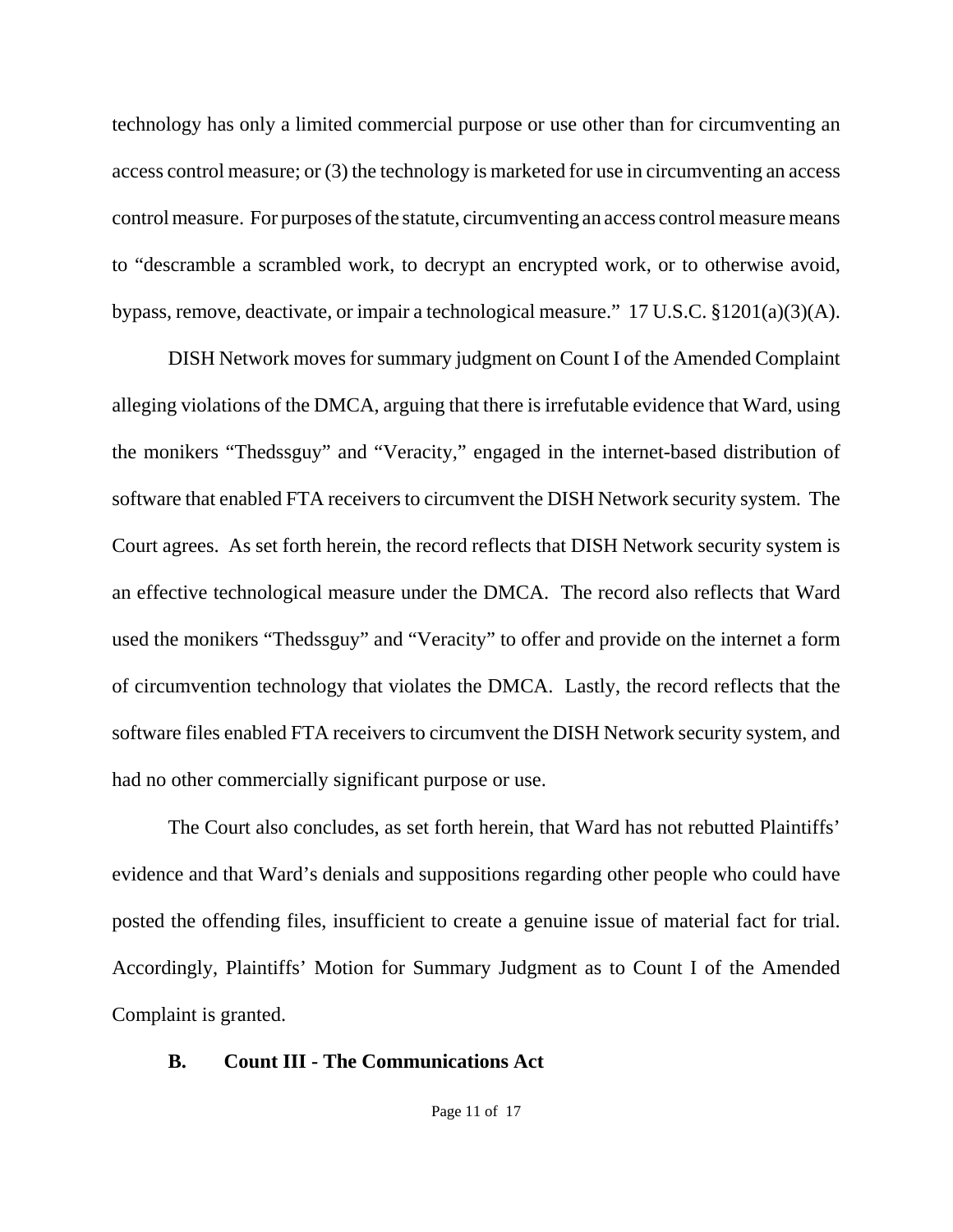Plaintiffs argue that Ward's same behavior (as they allege under the DMCA) of distributing piracy software files for FTA receivers similarly violates the Communications Act, 47 U.S.C. §605(e)(4). Ward argues that 47 U.S.C. §605(e)(4) does not cover the distribution of piracy software.<sup>2</sup>

Section  $605(e)(4)$  of the communications Act provides:

Any person who manufactures, assembles, modifies, imports, exports, sells, or distributes any electronic, mechanical, or other device or equipment, knowing or having reason to know that the device or equipment is primarily of assistance in the unauthorized decryption of satellite cable programming, or direct-to-home satellite services, or is intended for any other activity prohibited by subsection (a) of this section, shall be fined not more than \$500,000 for each violation, or imprisoned for not more than 5 years for each violation, or both. For purposes of all penalties and remedies established for violations of this paragraph, the prohibited activity established herein as it applies to each such device shall be deemed a separate violation.

47 U.S.C. §605(e)(4) (emphasis added). Subsection (a) prohibits persons from receiving or

assisting in receiving, without authorization, subscription-based satellite television programming such as DISH Network. 47 U.S.C. §605(a). Plaintiffs argue that Ward's piracy software is both a "device" and "equipment" prohibited by section 605(e)(4). Defendant disagrees. It appears that this is a matter of first impression.<sup>3</sup>

<sup>&</sup>lt;sup>2</sup> The Court entered an order requesting that Plaintiffs brief this issue, because Plaintiffs' Motion for Summary Judgment did not cite any authority suggesting that Section 605(e)(4) covered the distribution of software and the Court did not locate any case law directly on this issue (Dkt. 74). Plaintiffs subsequently filed their reply on this issue (Dkt. 75).

<sup>&</sup>lt;sup>3</sup> In <u>DirecTV, Inc. V. Hughes</u>, No. 5:03-cv-148, 2005 WL 3776347, \*2 (W.D. Mich. May 17, 2007), the court awarded statutory damages for violation of section §605(e)(4) based on the defendant's internet-based distribution of piracy software. However, the damages were awarded based on the defendant's default, because the defendant failed to appear or defend the action, and (continued...)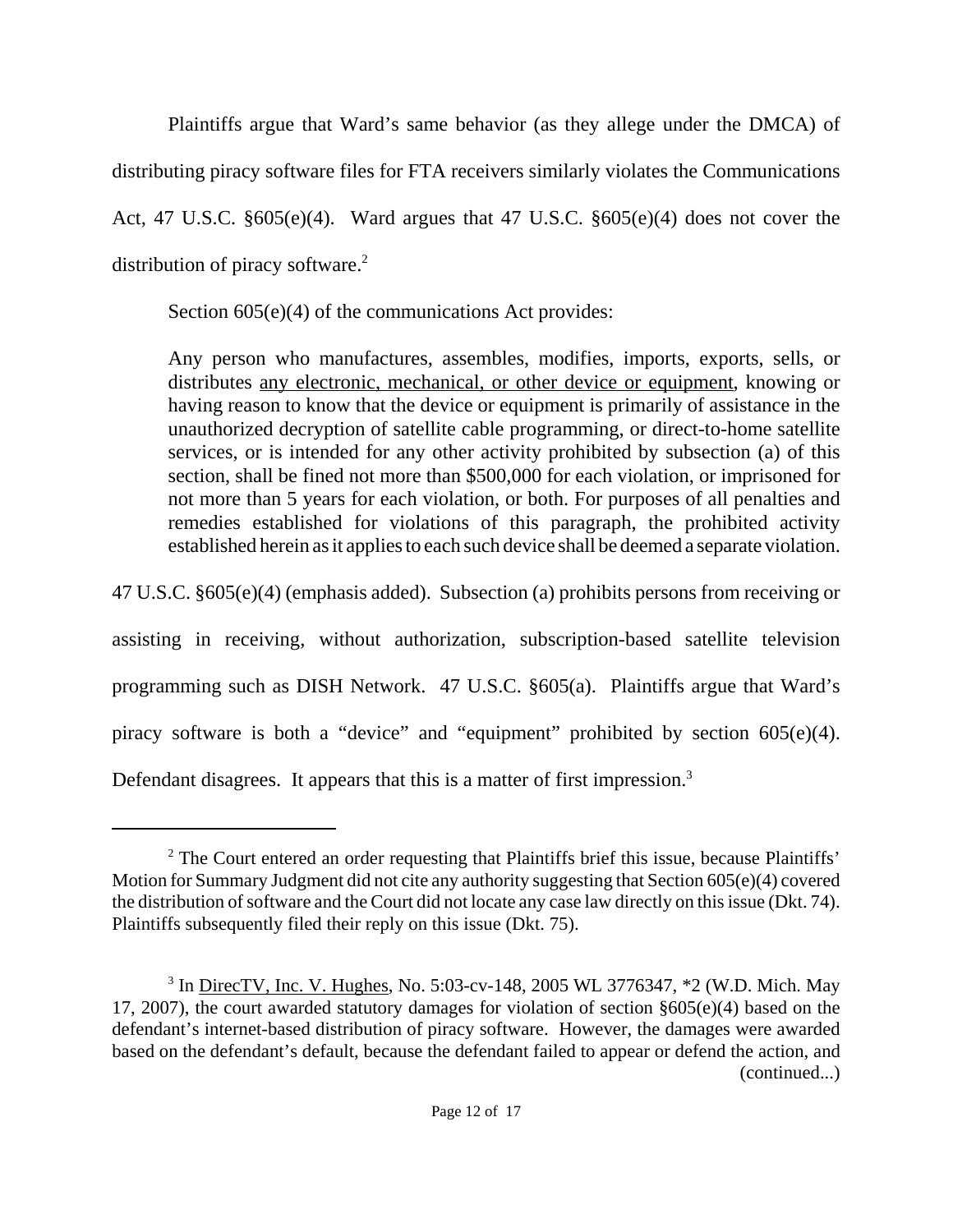Plaintiffs argue in their reply that the ordinary meaning of the phrase "electronic, mechanical, or other device or equipment" encompasses Ward's piracy software. Plaintiffs also point the Court to related statutes that support application of Section 605(e)(4) to piracy software. Plaintiffs also note that the United States Department of Justice has successfully prosecuted numerous satellite pirates involved in writing and distributing illicit software pursuant to section 605(e)(4) of the Communications Act.

The Court concludes that section 605(e)(4) covers piracy software. The Court agrees that the plain meaning of the terms "device" and "equipment" include software. See Dictionary.com Unabridged (Random House, Inc.), http://dictionary.reference.com (last visited Jan. 7, 2010) (defining "device" as "a thing made for a particular purpose; an invention or contrivance, esp. a mechanical or electrical one" and defining "equipment" as "anything kept, furnished, or provided for a specific purpose"). The Court also finds it significant that Section 153(45) of the Communications Act, which is applicable to all of Chapter 5 concerning wire and radio communications, which includes section 605(e)(4), defines "telecommunications equipment" to include "software integral to such equipment." 47 U.S.C. §153(45).

 $\alpha^3$ (...continued) the issue of whether §605(e)(4) applied to software was not brought to the court's attention. Id.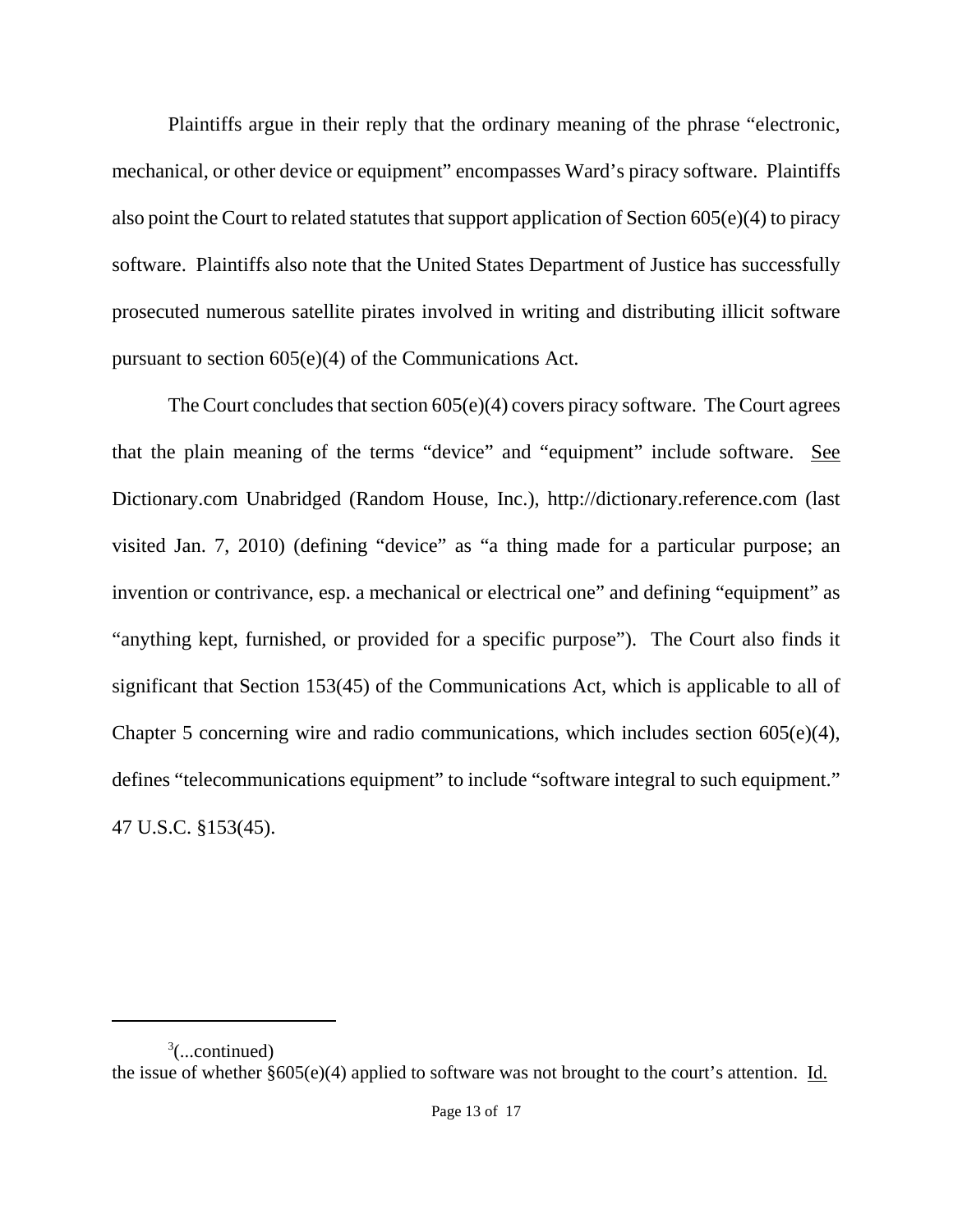Lastly, the Court is persuaded by Plaintiffs' identification of several state statutes $4$ modeled after section 605(e)(4), which support a plain meaning of "device" that includes software and by the fact that the distribution of piracy software is prosecuted under section  $605(e)(4)$ .

As set forth herein, the record is undisputed that Ward distributed piracy software on internet websites. The record also reflects that Ward knew that the software was primarily of assistance in the unauthorized decryption of the DISH Network signal. Accordingly, Plaintiffs' Motion for Summary Judgment as to Count III of the Amended Complaint is granted.

## **C. Damages**

Plaintiffs seek statutory damages, injunctive relief, and attorneys' fees and costs. The law is clear that a plaintiff cannot recover duplicative statutory damages under different legal theories where the conduct underlying the claims is the same and DISH Network elects to recover under only one statute (Dkt. 75). The Court concludes that the facts of this case are more relevant to the DMCA and that it would be most appropriate to award damages under that statute. See Tu v. TAD System Technology Inc., 2009 WL 2905780, \*5 (E.D.N.Y. Sept. 10, 2009) (deciding that damages should be awarded under the Copyright Act, because it was the "most appropriate remedy").

<sup>&</sup>lt;sup>4</sup> See Fla. Stat. §§812.15(1)(c), (2)(a); Pa. Cons. Stat. Ann. §§910(a)-(e); Del. Code Ann. Tit. 11, §§850(a)-(e); Md. Code Ann. §§7-313(c), 7-315, 7-318; Va. Code Ann. §§ 18.2-190.2-190.8.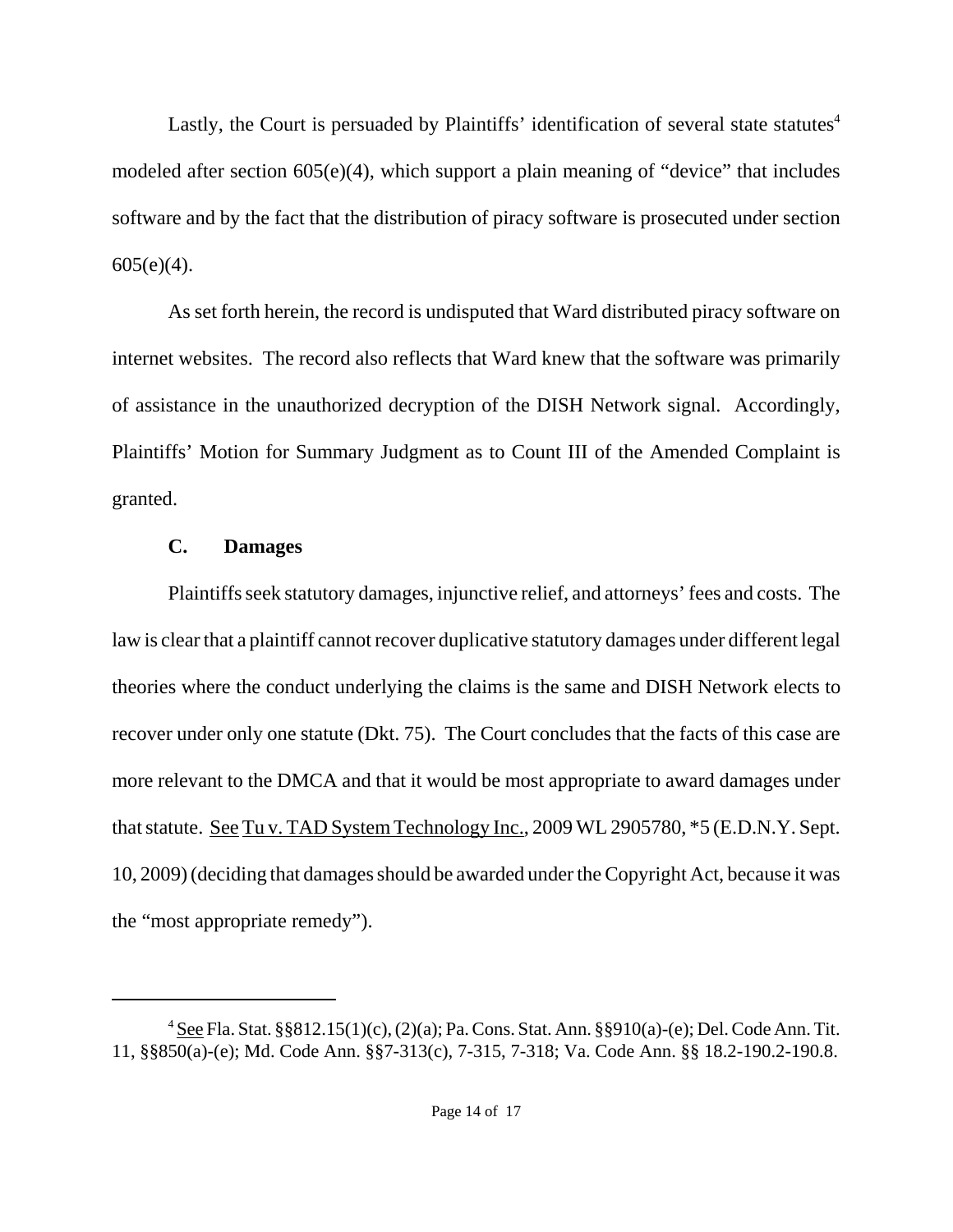In lieu of actual damages and profits, a prevailing plaintiff under the DMCA may elect to recover "statutory damages for each violation of 1201 in the sum of not less than \$200 or more than \$2,500 per act of circumvention, device, product, component, offer, or performance of service, as the court considers just." 17 U.S.C. §1203(c)(3)(A). The DMCA makes clear that Plaintiffs are entitled to statutory damages for "each violation." In Stockwire Research Group, Inc. v. Lebed, the court held that "each violation" was to be determined on a per download basis. 577 F. Supp. 2d 1262, 1268 (S.D. Fla. 2008).

The record reflects that Ward offered and provided 255,741 piracy software files to end-users. (SOUF 73-74). At the minimum statutory penalty of \$200 per download, statutory damages amount to \$51,148,200 (255,741 x \$200).

The DMCA and Communications Act authorize courts to grant permanent injunctions on reasonable terms. 17 U.S.C. §1203(b)(1); 47 U.S.C. §605(e)(3). The Court concludes that under the facts of this case, Plaintiffs are entitled to a permanent injunction. Plaintiffs have established that Ward's distribution of piracy software caused substantial and unquantifiable harm in that he enabled an untold number of end-users to circumvent the DISH Network security system and intercept copyrighted DISH Network programming. A permanent injunction is also necessary to prevent Ward from engaging in future wrongful conduct because Plaintiffs do not have an adequate remedy to prevent damage they would suffer by further infringement by Ward.

Thus, Ward is permanently enjoined from creating or distributing any form of technology that is designed for, primarily used for, or marketed for circumventing the DISH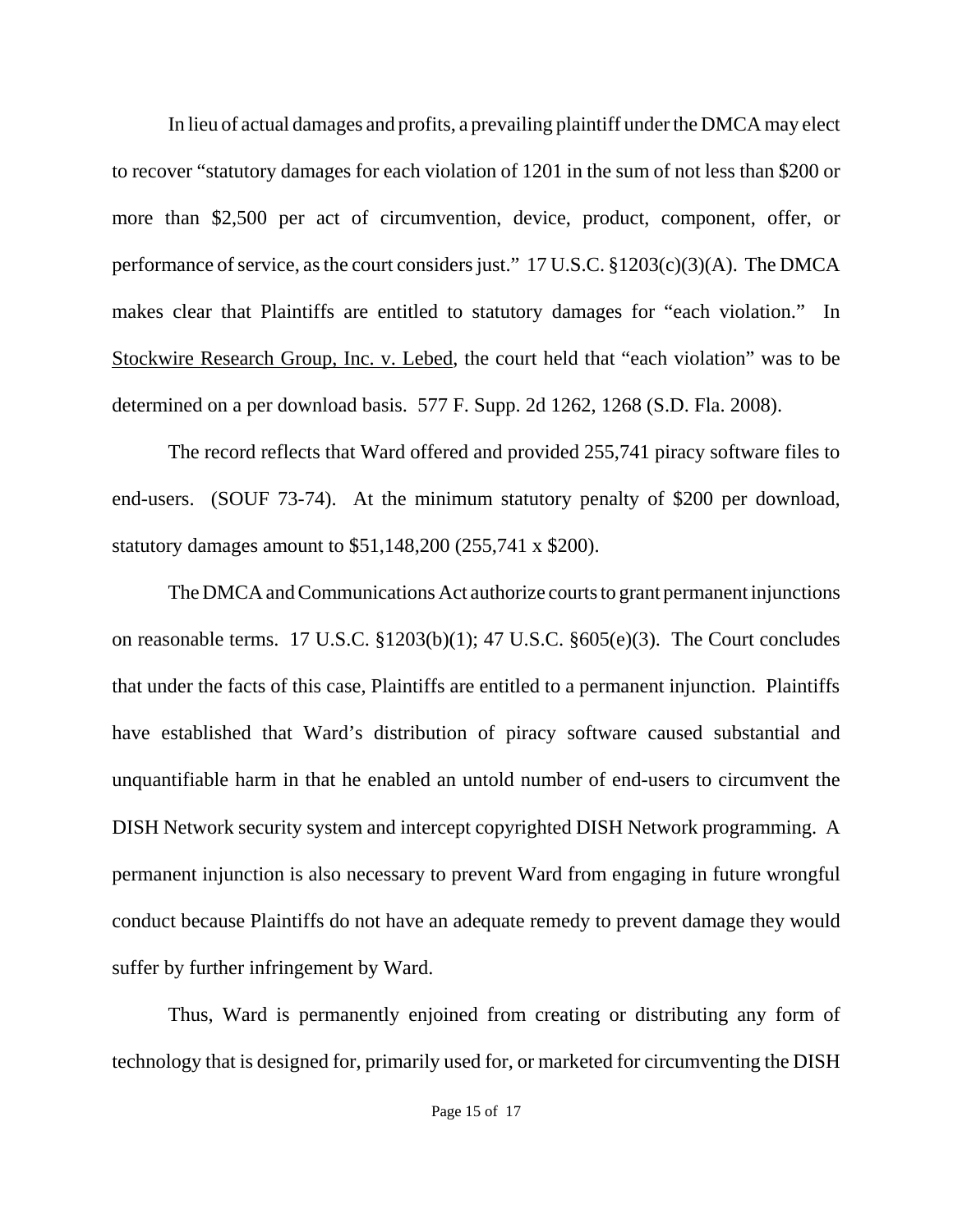Network security system, or any technology otherwise of assistance in intercepting DISH Network programming. Ward should be further enjoined from engaging in any form of circumvention or interception with respect to DISH Network's security system or satellite signal, or assisting any other person in same.

The Communications Act provides that a court "shall direct the recovery of full costs, including awarding reasonable attorneys' fees to an aggrieved party who prevails" under section  $605(e)(4)$ . 47 U.S.C.  $§605(e)(3)(B)(iii)$ . The DMCA also authorizes recovery of attorneys' fees and costs by a prevailing party. 17 U.S.C. §1203(b)(4)-(5).

The Court concludes that this case is appropriate for the award of reasonable attorneys' fees and costs. Plaintiffs are directed to submit to the Court, within thirty (30) days from the date of his Order, an affidavit specifying the attorneys' fees and costs incurred. The affidavit is required to be detailed and should describe the specific work performed by each timekeeper on each day, the time expended for the services performed each day, and the hourly rate charged by each attorney and staff member who performed services.

## **CONCLUSION**

For the reasons set forth herein, it is ORDERED AND ADJUDGED that:

- 1. Plaintiffs' Motion for Summary Judgment (Dkt. 59) is hereby GRANTED.
- 2. The CLERK is directed to enter Judgment in favor of Plaintiffs and against Defendant in the sum of \$51,148,200.